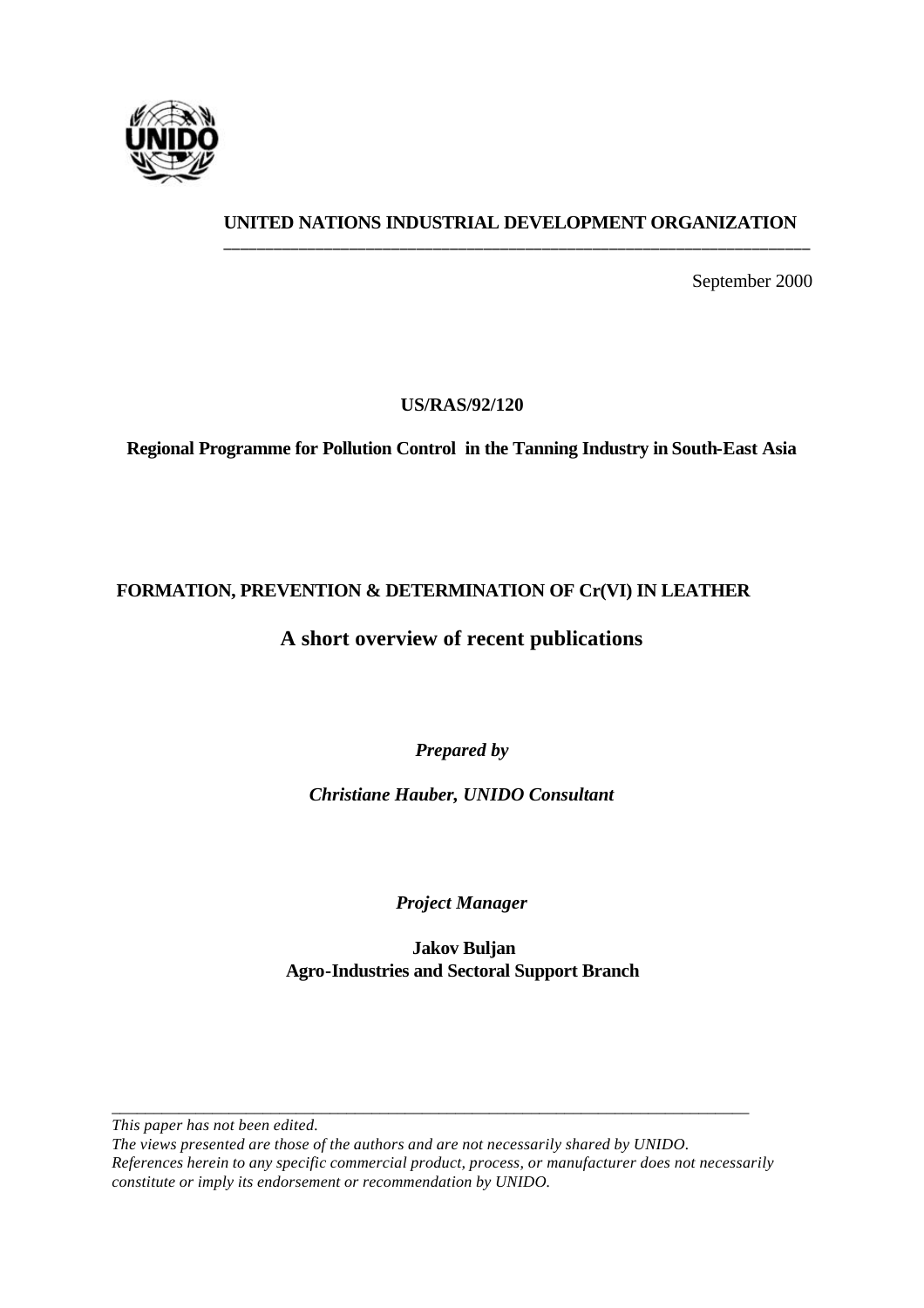## **1. Introduction**

The Technical Report entitled "Sources, Detection and Avoidance of Hexavalent Chromium in Leather and Leather Products" prepared in August 1999 (15) summarized findings from the research work carried out at LGR, Germany and some results of Cr(VI) determination in various types of leathers collected from several tanneries in India. In the meantime several researchers and institutes published a lot of work. The purpose of this paper is to provide, as a supplement, a short overview of recently published articles in international leather magazines on this highly important and sensitive issue.

#### **2. Formation of Cr(VI) in leather**

**2.1.** The main findings of the investigations carried out at LGR, Germany (6) on a possible formation and avoidance of chromate in leather were as follows:

- A close connection between the pH-values of the neutralisation float and the Cr(VI) content of the leather could not be established.
- The use of a wetting auxiliary with reducing abilities prior to the dyeing could not avoid in some cases the Cr(VI) formation under drastic conditions like heating at 80°C.
- Vegetable tanning agents like wattle, quebracho, chestnut and tara play a very important role in avoiding chromate in leather. Especially tara was very effective even using a very low offer.
- Polymers or synthetic retanning agents had neither a negative nor a positive effect.
- Cr(VI) formation in leather is heavily influenced by fatliquors, especially natural products such as fish oils.
- Mechanical processes like vacuum drying or buffing of the leather seem not to contribute to the formation of Cr(VI) in leather.

**2.2. The result of some investigations in Italy** (13) was that no Cr(VI) could be detected after correctly performing the conventional chrome tanning processes, analysed after each processing stage. After thermal treatment and UV radiations high amounts of Cr(VI) were found in the same crust leathers. Experiments using single chemical substances showed that fatliquoring with sulphited fish oils resulted in high Cr(VI) values. Retannage with natural tannins did not support  $Cr(VI)$  formation.

**2.3.** An interesting factor, also observed at LGR, was raised by **D. Graf** in his article (5) dealing with the influence of the relative humidity of air during storage on Cr(VI) in chrome tanned leathers. The author states that Cr(VI) can be formed only if the leather is in contact with atmospheric oxygen, if it is fatliquored with fatliquors containing unsaturated fatty acids and/or natural fat, if these fatliquors are free from anti-oxidants, if less than 4% vegetable retanning agent is used and if the relative humidity of the air is under 35%. People often say that Cr(VI) is developing under storage conditions. LGR rather observed the contrary: during storage the original Cr(VI) content of the leather was lowered. Experiments carried out showed a Cr(VI) content of 48 ppm on 20% rel. hum. which was lowered to <3 ppm on 40% rel. humidity. This agrees with findings from LGR analyses: In most cases higher values of Cr(VI) were detected after heating on 80°C which resulted in about 6% water content than could be detected after UV lightening which resulted in about 10% water content. The findings correlate with the results of Nickolaus (11) who investigated the presence of Cr(VI) in shoe upper leather.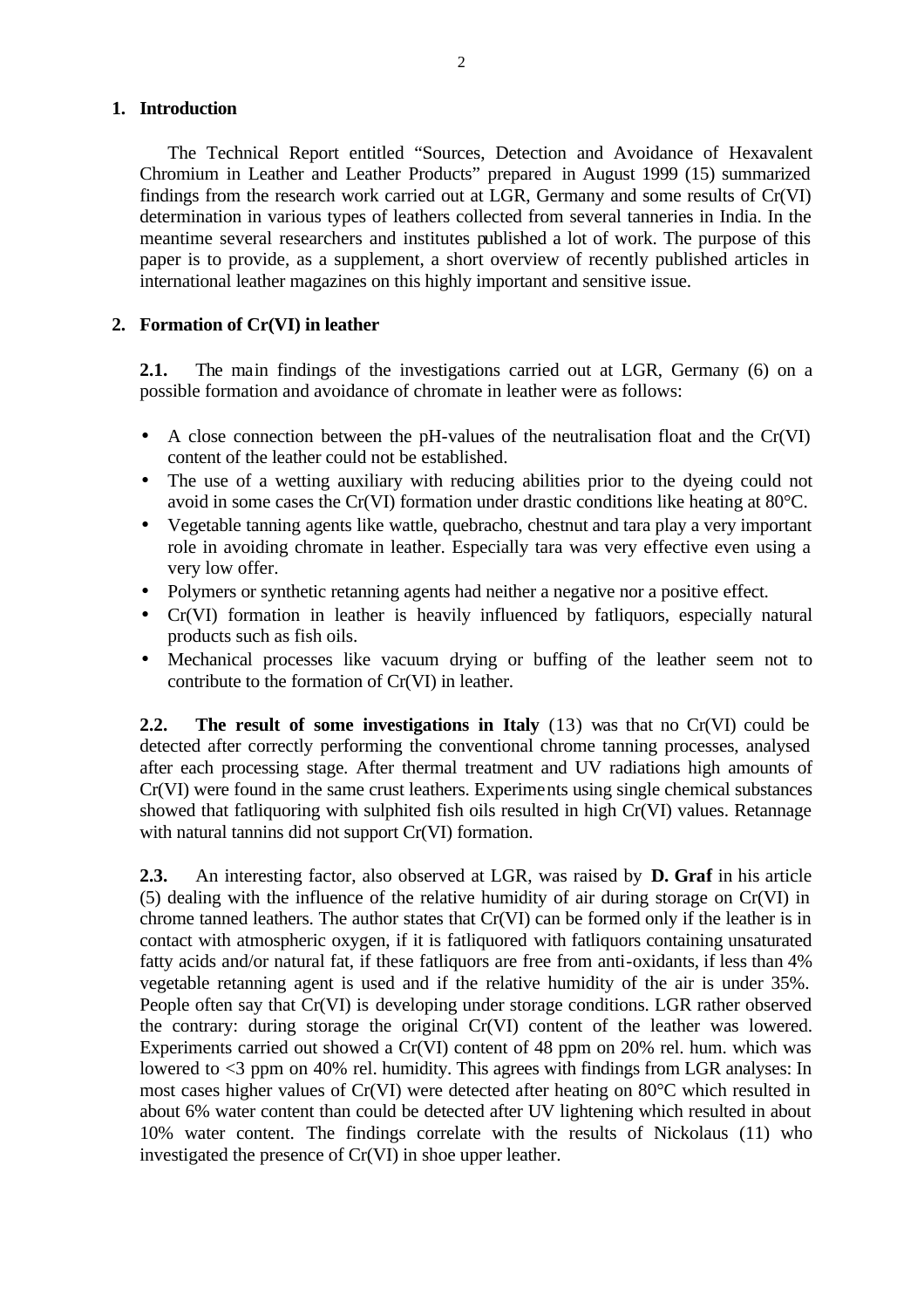**2.4.** The influence of photo-ageing (UV lightening) on Cr(VI) formation in leather was investigated by **Font** et al. (4). The following main reasons for a formation of Cr(VI) in originally Cr(VI) free leathers are mentioned: Oxidation by air favoured by high neutralisation or dyeing pH, photo-ageing by air subjected to light, thermal ageing by air subjected to heat. Cr(VI) related to high pH disappeared after washing. UV lightening caused high values and the formation of Cr(VI) was lower with vegetable retanning agents. Tannins do not absorb the UV wavelengths that means that they have the ability of an antioxidant. In experiments some antioxidants like tocopherole were less effective than vegetable tanning agents.

**2.5.** Saddington (12) deals only with the influence of fatliquors on the Cr(VI) formation. He gives an explanation for the reaction of unsaturated fats with chromium taken from publications. Conditions for the oxidation are in his opinion oxygen, heat, moisture and UV light. Results in other publications show that moisture is not necessary for the Cr(VI) formation, even it has a preventing effect. Radical scavengers added to the fatliquor prevent the reaction with chromium. A patent is pubished in which anti-oxidants are mentioned with effect against the presence and the formation of Cr(VI) in leather. They forget that normally leather does not contain this substance but it is formed with some fatliquors. The paper does not contain data on the leathers produced, the determination method or the special fatliquors employed in this work.

**2.6.** Wolf (14) emphazises the use of auxiliaries with reducing ability in neutralisation and wetting back before dyeing. There is no new result compared with the work of LGR.

 **2.7. Nickolaus** (10) deals with the effect of glues normally used in shoe production. Alkali glues react faster with the pieces to be connnected than acidic ones and that's why shoemakers prefer to employ them. If the original leather sample contained Cr(VI) even in a concentration which cannot be determined exactly  $(\leq 3 \text{ mg/kg})$  the Cr(VI) amount increased after this process and after dry heating (heat setting). It decreased after several weeks' storage. Wetting the leather resulted in in very low Cr(VI) contents which could be maintained in case of storage in about 100% rel. Hum. One of the observations published is that an extractable Cr(III) content  $<$  50 mg seems to prevent a Cr(VI) formation. This has to be proved with much more analyses, LGR could not find a strong connection.

**2.8. Ferreira** et al. (2) worked on hexavalent chromium formation during leather combustion. The original leather sample did not contain Cr(VI), heating in the 300-1000°C ranges increased the levels of Cr(VI) in the ash depending on the temperature and the holding time. The leather ashes showed higher  $Cr(VI)$  levels for burning temperatures  $\lt$  $500^{\circ}$ C and  $> 800^{\circ}$ C. The longer the holding time was the less Cr(VI) was detected.

# **3. The supposed mechanism of Cr(VI) formation**

The supposed mechanism of Cr(VI) formation in leather is explained by several authors (13, 4, 12) without confirming it by experiments. This mechanism is connected with the oxidation of unsaturated fats and can be summarized in the following: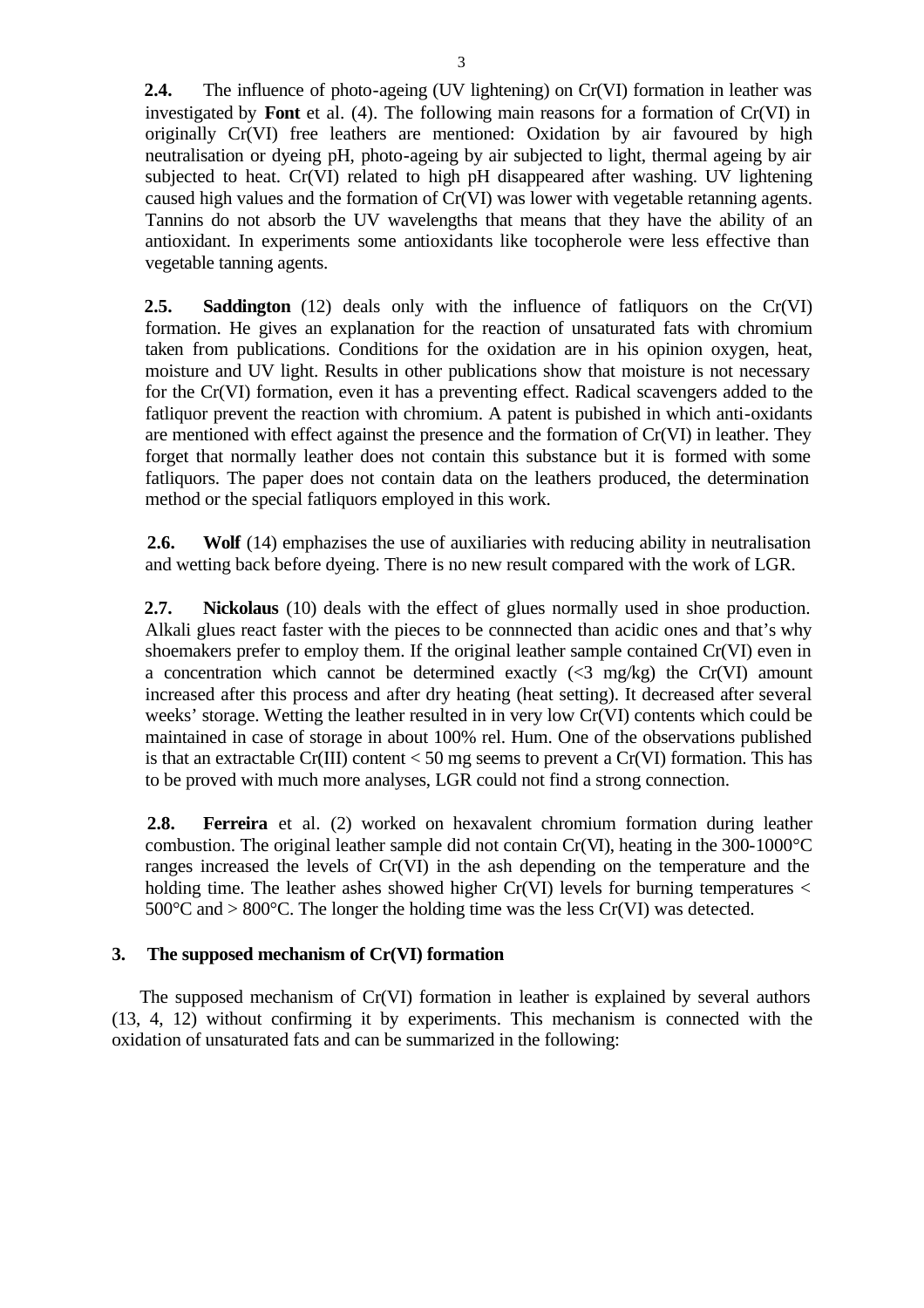**UV RH R@+ H@ (RH = e.g. collagen, syntans, dyestuffs, fatliquors)**  $\mathbf{O}_2$ **R**<sup>*@*</sup> —**BOO**<sup>*@*</sup>  $ROO@+ RH \longrightarrow ROOH + R@$  $2 \text{ ROOH } + \text{R@}$   $\longrightarrow$   $\text{ROH } + 2 \text{RO@} + \text{QOH}$  $R@+R0@+2@OH+3RH \longrightarrow 4 R@+ROH+2H<sub>2</sub>$ 

Free radicals are formed by UV light from a molecule whose normal covalent bond was split to create two unstable moieties. These free radicals react with oxygen developing very reactive derivates such as peroxides, and radicals such as HO@ LO@ and LOO@ which are strong oxidants. Probably this is the reason for chromium oxidation in light.

After employing fatliquors containing a high amount of free fatty acids yellowing of the leather was observed by **Cory** (1). At the same time the hydrophobic character changed into a hydrophilic one indicating the development of oxidation products from the fatliquor. And these oxidation products are supposed to react with Cr(III) to give Cr(VI).

#### **4. Determination of Cr(VI) in leather**

The standard determination methods like DIN 53 314 or IUC-18 are very often criticised because of the high pH (7,5-8,0) of the extraction medium (phosphate buffer). Often it is said that the used buffer solution somehow reacts with Cr(III) so increasing the Cr(VI) level. The other point is that an unspecific reaction of DPC used in spectrophotometry for developing a concentration dependent colour is supposed. This view cannot be confirmed after measuring the absorption maxima of different extracts and metal ions.

**4.1. Milacic** (9) compared the spectrophotometric method with the AAS method. For the latter it is necessary to extract the Cr(VI) from the phosphate buffer with an organic solvent and to immediately determine the Cr(VI) content. With spectrophotometry higher values were found. The necessity of a second extraction may lead to losses and explains the lower figures. According to the authors diluting the extract to the 5-fold resulted in much higher levels of Cr(VI) determined which was an argument not to employ this method. LGR did the same with Cr(VI) containing extracts and cannot confirm this finding. The point of critics – the phosphate buffer- was not changed.

**4.2. Jambunathan** (7) tried to avoid the problems with the IUC-18 determination method caused by coloured leather extracts. The presence of extracted dyestuff together with Cr(VI) makes the exakt determination difficult. The correction with a blank is often unsufficient. The authors have no alternative for the extraction with a phosphate buffer. For improving the reproducibility of the determination itself they used a flow injection analysis system and for improving the sensitivity a special liquid core waveguide cell. To remove the dye a cation exchange procedure was carried out aimed at the removal of the very limited Cr(III) amount which is perhaps coextracted. After that a bleaching with sodium perchlorate is recommended to destroy the dye. Avoiding the dye by commercially available cartridges was not effective in every case (LGR confirm this finding). Measurement of Cr(VI) was carried out according to the Induction Coupled Plasma – Optical Emission Spectrometry. ICP-OES does measure the whole Cr content therefore it is necessary to cation exchange the extracts prior to the analysis. According to the results ICP-OES seems to be an appropriate method but rather for scientific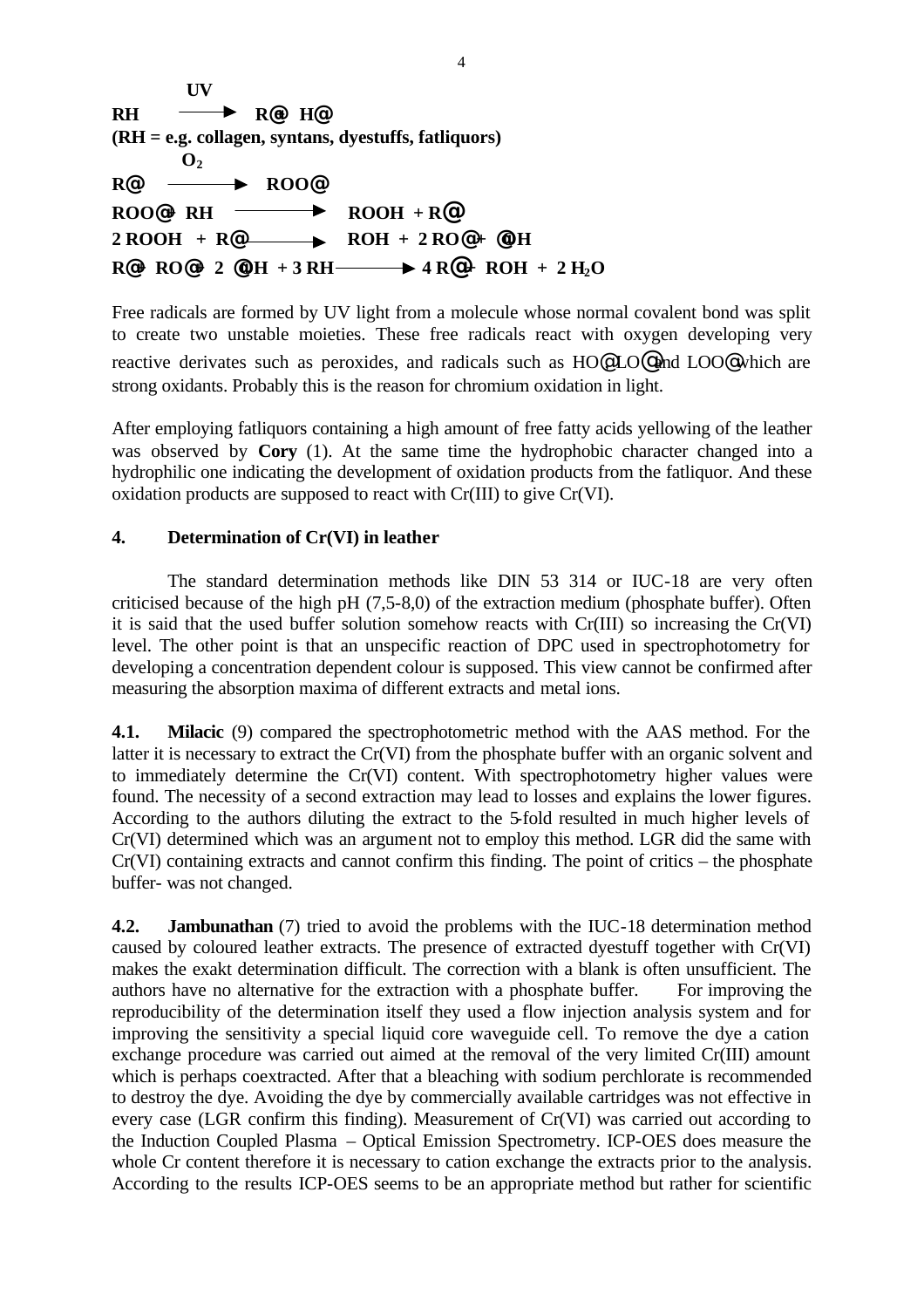questions because the equipment is very expensive and not easy to learn and evaluate. The use of LCW can be recommended only for low levels of Cr(VI) because the results for higher amounts are not reliable.

**4.3.** In the work of **Font** et al. (3) comparison between the controversily discussed IUC-18 method and determination by capillary electrophoresis was done. A good agreement between the two methods was observed. In discussions the point is the pH of the extraction medium according to the IUC-18 method (7,5-8,0). No change in extraction conditions was made. It should be mentioned that CE is less sensitive than colorimetry and can be applied only for samples with high Cr(VI) contents.

**4.3.** Another important publication also deals with the determination method of Cr(VI). The research by **Long et al.** (8) was designed to explain the occurence of Cr(VI) in buffer extracts according to the IUC-18 method as a false positive result. The authors state that Cr(III) is stable in an otherwise uncontaminated phosphate buffer at pH 8 but the pH be high enough for an oxidation of Cr(III).

Findings and conclusions of the authors:

- No Cr(VI) was detected in an acetate buffer at pH 4 when  $H_2O_2$  and Cr(III) were added but it was found in the phosphate buffer at 8. With time the amount was increased. So this buffer oxidised Cr(III). The authors used the  $H_1O_2$  as a surrogate for fatliquors. But the oxidation potential of the derivates of fatliquors in leather is not known exactly. An oxidation of free Cr(III) with  $H_2O_2$  is possible, of course. In (7) it has been shown that very little Cr(III) is coextracted with the easily soluble Cr(VI) and that cannot result in higher Cr(VI) amounts. A well known fact is that on the other hand the oxidation of Cr(III) does not occur under acidic conditions. A reaction between Cr(III) and fatliquors in leather has been supposed by several authors but either UV light or heating has been necessary for this reaction. A higher pH alone is not enough.
- In both buffer solutions individual leather process chemicals have been reacted with Cr(III). Solutions containing mimosa gave positive results for Cr(VI), only in the phosphate buffer. The same result was observed for the mixture of leather chemicals containing mimosa, too. This is a very unexpected result. Vegetable retanning including mimosa prevents the occurence of Cr(VI) in leather. LGR found that a much higher offer of mimosa is necessary to obtain this result than of other vegetable tanning agents.
- Adding mimosa to an extract gained from a crust leather retanned with mimosa gave negative results resp. Cr(VI). The explanation given by the authors is that the mimosa retanned leather may contain unsufficient leachable Cr(III) so that no reaction is observed. This result shows clearly that there are differences between leather extracts and substances that have already reacted in leather and the solutions not containing other accompanying substances.
- Magnesium chloride was used as an antioxidant according to an EPA method for suppressing Cr(III) oxidation in water samples. The authors showed that Cr(VI) was stable when  $Mg^{2+}$  was added to the buffer solutions but the addition reduced the Cr(VI) result of a leather extract by appr. 60%.
- A comparison of employing an artificial perspiration solution at pH 8 with the above mentioned buffer extraction solutions showed varying results.

 The work carried out by Long et al. increases the doubts in connection with the IUC-18 method. But the experiments chosen are not able to spread the doubts. It is not correct to do comparison between leather extracts and free substances in buffer solutions. The example of mimosa shows this clearly.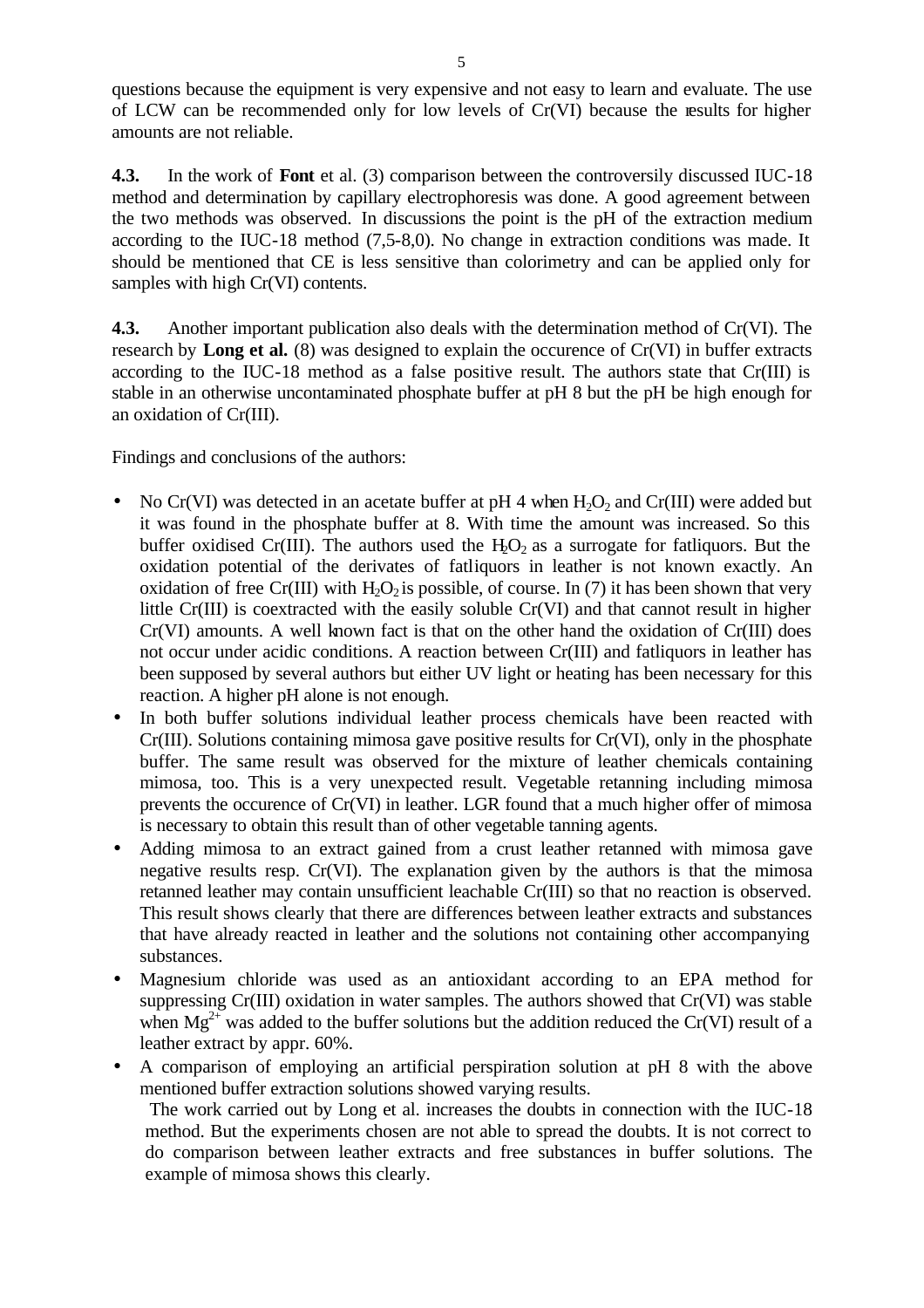However, the question of extraction medium should be raised. In Germany the phosphate buffer has been chosen because there were previous experiences in connection with the determination of Cr(VI) in water (11). A lot of comparing analytical work for leather between several laboratories has been done.

#### **5. Avoidance of hexavalent chromium in leather**

None of the publications gives an absolutely safe "recipe" how to avoid the formation of hexavalent chromium in leather. Results published in the meantime seem to confirm the findings of LGR. For avoiding Cr(VI) it can be recommended: i) not to use natural products such as fish oils ii) to employ vegetable retaining agents iii) to properly adjust pH values in neutralisation and iv) to avoid ammonia as a wetting agent before dyeing and instead, use agents with reducing abilities. A higher moisture content during storage of the leather is positive for lowering or preventing Cr(VI). The positive effect of vegetable retanning agents and the neutral effect of synthetic fatliquors can also be confirmed by the analytical results on leather samples from India carried out at LGR and in which no Cr(VI) was found (15).